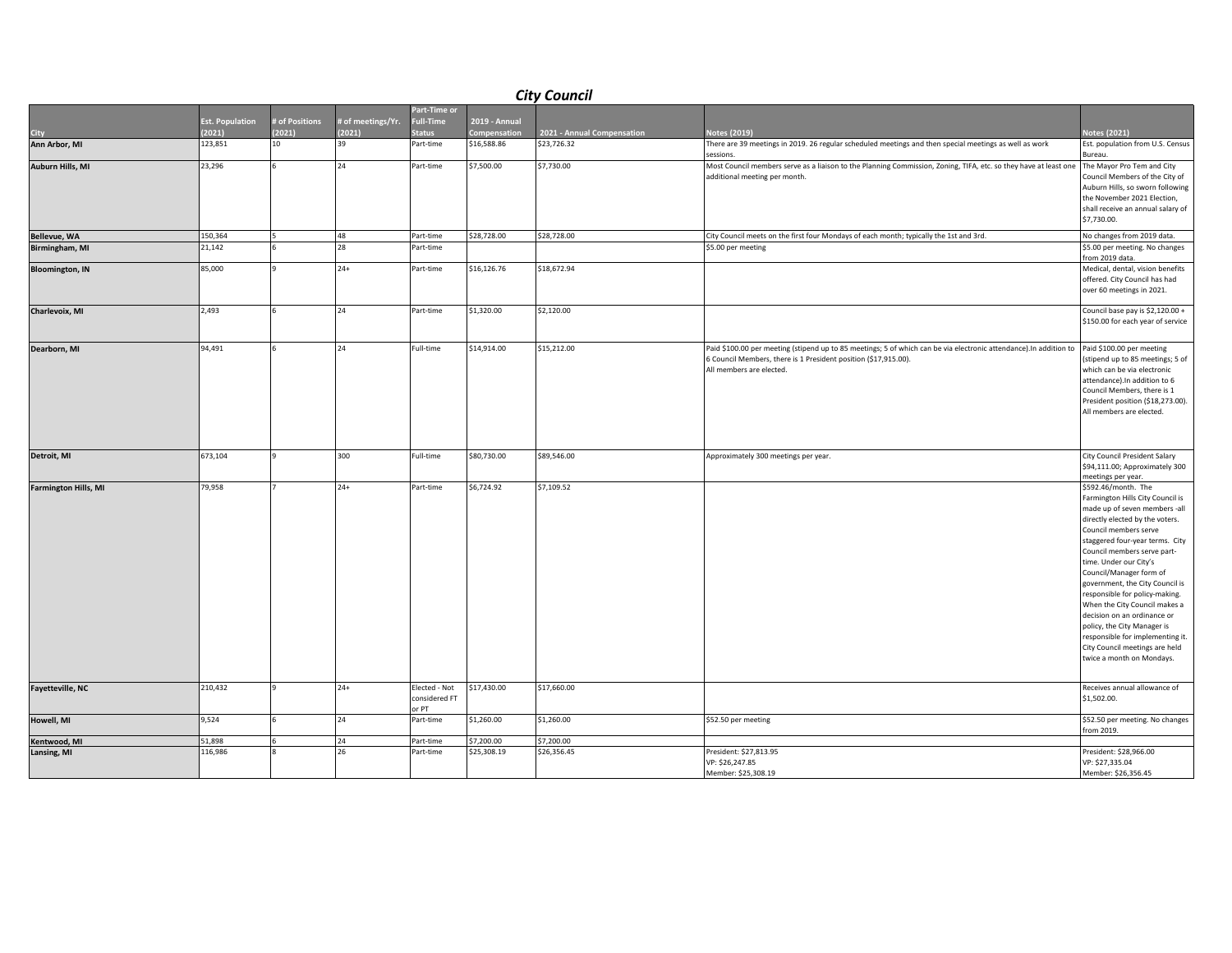|                            |                        |                |                   | Part-Time or     |               |                            |                                                                                                                                           |                                  |
|----------------------------|------------------------|----------------|-------------------|------------------|---------------|----------------------------|-------------------------------------------------------------------------------------------------------------------------------------------|----------------------------------|
|                            | <b>Est. Population</b> | # of Positions | # of meetings/Yr. | <b>Full-Time</b> | 2019 - Annual |                            |                                                                                                                                           |                                  |
| <b>City</b>                | (2021)                 | (2021)         | (2021)            | <b>Status</b>    | Compensation  | 2021 - Annual Compensation | Notes (2019)                                                                                                                              | <b>Notes (2021)</b>              |
| <b>Oakland County, MI</b>  | 1,274,395              | 21             |                   | Part-time        | \$36,130.00   | \$36,130.00                |                                                                                                                                           | County Board of Commissioners.   |
|                            |                        |                |                   |                  |               |                            |                                                                                                                                           | Part-time with full benefits.    |
|                            |                        |                |                   |                  |               |                            |                                                                                                                                           | Represent all communities in     |
|                            |                        |                |                   |                  |               |                            |                                                                                                                                           | Oakland County.                  |
|                            |                        |                |                   |                  |               |                            |                                                                                                                                           |                                  |
| <b>Overland Park, KS</b>   | 199,130                |                |                   | Part-time        | \$12,800.04   | \$12,800.04                | Chairpersons- \$14,400.00. No additional allowances.                                                                                      | Council President: \$14,400.00   |
|                            |                        |                |                   |                  |               |                            |                                                                                                                                           | annually                         |
|                            |                        |                |                   |                  |               |                            |                                                                                                                                           | Council Members: \$12,800.04     |
|                            |                        |                |                   |                  |               |                            |                                                                                                                                           | No additional allowances.        |
| Plymouth Twp., MI          | 27,085                 | N/A            | N/A               | N/A              | N/A           | $N/\rho$                   | Does not have Council. Has 7 members on board of Trustees, who are elected. They meet bi-weekly and are paid Does not have Council. Has 6 |                                  |
|                            |                        |                |                   |                  |               |                            | \$451.73 bi-weekly.                                                                                                                       | members on board of Trustees,    |
|                            |                        |                |                   |                  |               |                            |                                                                                                                                           | who are elected. They meet bi-   |
|                            |                        |                |                   |                  |               |                            |                                                                                                                                           | weekly and are paid \$460.76 bi- |
|                            |                        |                |                   |                  |               |                            |                                                                                                                                           | weekly.                          |
| <b>Rochester Hills, MI</b> | 76,300                 |                |                   | Part-time        | \$6,577.43    | \$6,577.43                 |                                                                                                                                           | President: \$8,350.48            |
|                            |                        |                |                   |                  |               |                            |                                                                                                                                           | \$70.00 after 32 meetings.       |
| Roseville, MI              | 47,501                 |                |                   | Part-time        | \$8,704.00    | \$8,704.00                 | Up to 12 additional Zoning Board of Appeals meetings.                                                                                     | No changes from 2019 data.       |
|                            |                        |                |                   |                  |               |                            |                                                                                                                                           |                                  |
| Troy, MI                   | 83,813                 |                | $24+$             | Part-time        | \$2,100.00    | \$2,100.00                 | Additional meetings scheduled as needed. \$175.00/month. No benefits                                                                      | Troy is a Council-Manager form   |
|                            |                        |                |                   |                  |               |                            |                                                                                                                                           | of government. No changes from   |
|                            |                        |                |                   |                  |               |                            |                                                                                                                                           | 2019 data.                       |
| Wayne, MI                  | 17,000                 |                | 24                | Part-time        | \$2,992.50    | \$2,992.50                 |                                                                                                                                           |                                  |

**\*Data updated for 2021**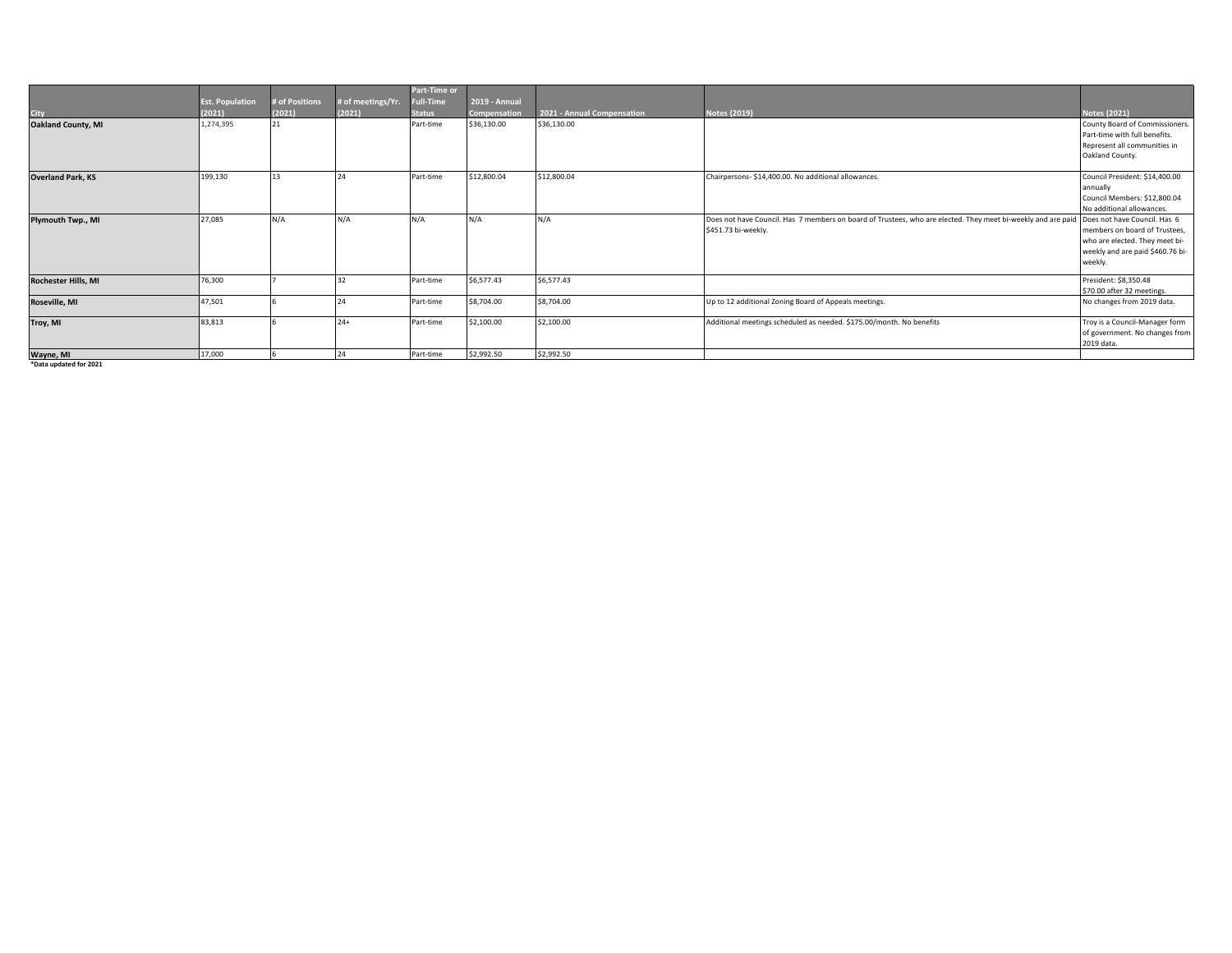|                               |                        |                                            |                   | Part-Time or                |                      |                                                                                                                                                                                                                                                                                                                                   |
|-------------------------------|------------------------|--------------------------------------------|-------------------|-----------------------------|----------------------|-----------------------------------------------------------------------------------------------------------------------------------------------------------------------------------------------------------------------------------------------------------------------------------------------------------------------------------|
|                               | <b>Est. Population</b> | # of Positions                             | # of meetings/Yr. | <b>Full-Time</b>            | <b>2019 - Annual</b> |                                                                                                                                                                                                                                                                                                                                   |
| <b>City</b>                   | (2019)                 | (2019)                                     | (2019)            | <b>Status</b>               | Compensation         | <b>Notes (2019)</b>                                                                                                                                                                                                                                                                                                               |
| Columbia, MO                  | 121,717                | 6                                          | Varies            | Part-time                   | \$6,000.00           | No additional allowances or benefits.                                                                                                                                                                                                                                                                                             |
| <b>East Lansing, MI</b>       | 48,844                 | 4                                          | Est. 36           | Part-time                   | \$8,171.92           | Typically meet three times per month. Quarterly<br>Compensation-\$2,042.98.                                                                                                                                                                                                                                                       |
| Evanston, IL                  | 74,756                 | 9                                          | 32                | Part-time                   | \$15,990.00          | 9 Aldermen. Health insurance and 457 deferred<br>compensation plan provided.                                                                                                                                                                                                                                                      |
| Gainesville, FL               | 132,249                | 6                                          | Varies            | Full-time                   | \$32,730.10          | Considered regular full-time city employees.                                                                                                                                                                                                                                                                                      |
| Kalamazoo, MI                 | 75,807                 | $\overline{7}$                             | $24+$             | Part-time                   | \$7,575.00           |                                                                                                                                                                                                                                                                                                                                   |
| Livonia, MI                   | 94,105                 | $\overline{7}$                             | 24                | Part-time                   | \$17,270.00          | There are also 24 study meetings. President -<br>\$18,519.00.                                                                                                                                                                                                                                                                     |
| Midland, MI                   | 41,950                 | 5                                          | 24                | Part-time                   | \$4,200.00           | In an average year, there are a minimum of 4<br>special meetings.                                                                                                                                                                                                                                                                 |
| Olathe, KS                    | 137,472                | $\overline{z}$                             | 24                | Part-Time                   | \$13,099.00          | Medical/vision, dental insurance & retirement -<br>same benefits as regular employees. Receive a<br>general allowance (cell phone, home internet,<br>other incidental expenses) \$5,460.00/year.<br>Receive \$6,500.00/year toward a 457 deferred<br>compensation plan.                                                           |
| Pittsfield Twp., MI           | 38,729                 | 4 Trustees + 3<br><b>Elected Officials</b> | Up to 19          | 3 full-time, 4<br>part-time | \$5,200.00           | Board of trustees are paid \$5,200.00 annually +<br>\$100.00 for each trustee meeting attended. Three<br>are considered full-time elected Officials with<br>benefits (the Township Supervisor, the Township<br>Clerk and the Township Treasurer). The other<br>four Trustees are part-time elected officials<br>without benefits. |
|                               | 48,677                 | 8                                          | $24 - 26$         | Part-time                   | \$1,345.00           |                                                                                                                                                                                                                                                                                                                                   |
| Saginaw, MI<br>Southfield, MI | 73,208                 | $\overline{7}$                             | 36                |                             | \$18,000.00          | Meets 2-3 times per month, plus committee<br>meetings about once per 4-6 weeks.<br>Council President - \$19,500.00 annually.                                                                                                                                                                                                      |
| <b>Sterling Heights, MI</b>   | 132,631                | 6                                          | 24                | Part-time                   | \$18,176.00          |                                                                                                                                                                                                                                                                                                                                   |
| Taylor, MI                    | 61,276                 | $\overline{z}$                             | 24                | Part-time                   | \$13,900.00          | Council Chair, Pro-Tem and 5 members total.<br>Effective on 1/1/2018- Councilmembers -<br>\$13,900.00 annually, Council Chair Pro-Tem-<br>\$14,600.00 annually and Council Chair-<br>\$16,700.00 annually.                                                                                                                        |
| Tempe, AZ                     | 185,038                | 6                                          | $12+$             | Part-time                   | \$30,272.00          | Meet at least once a month or more. Medical,<br>dental, vision insurance (same benefits as regular<br>employees).                                                                                                                                                                                                                 |
| <b>Upper Arlington, OH</b>    | 35,337                 | $\overline{7}$                             | 40                | Part-time                   | See Notes            | 2 conference sessions/2 regular sessions each<br>month. Summer break for about one month<br>during summer months. Eligible to participate in<br>health, dental and vision benefits. # of meetings<br>does not include Special Meetings. President:<br>\$9,240.00, VP: \$8,580.00, Council Member:<br>\$7,920.00                   |
| <b>Westland, MI</b>           | 84,094                 | $\overline{z}$                             | 26                | Part-time                   | \$16,577.58          | Councils compensation is determined by Local<br>Compensation Committee.<br>President: \$17,074.00                                                                                                                                                                                                                                 |

 $*$ Data from previous survey in 2019